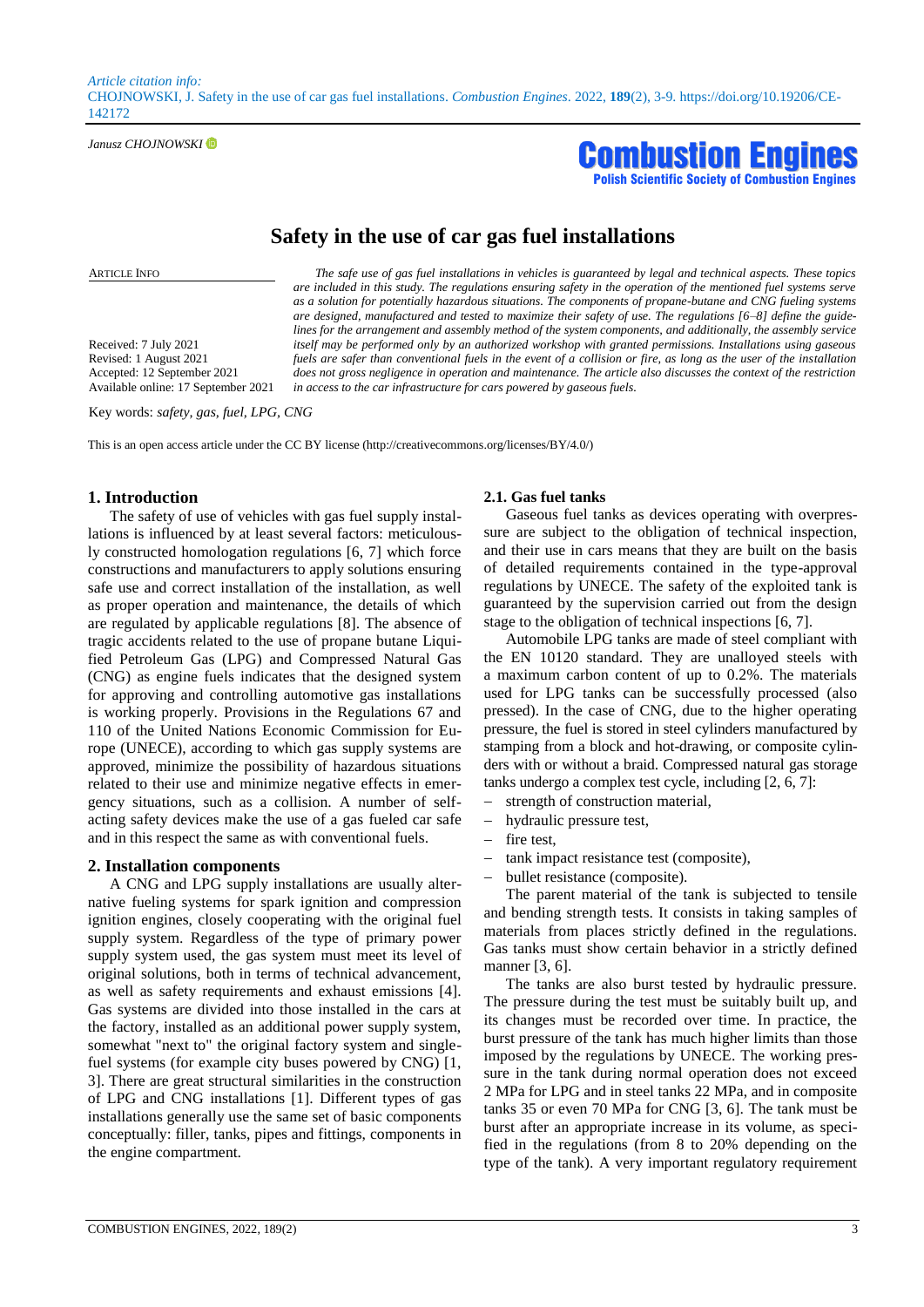is also the fact that when the tank ruptures, its fragmentation cannot occur (no fragments that could injure someone).

Each manufactured tank is subjected to a hydraulic pressure test. The test consists in filling the inside of the tank with liquid (usually water) and increasing its pressure to the value specified in the regulations. During its execution, the tank may not be permanently deformed or unsealed [2, 3, 6]. The purpose of the test is to check whether the tank with the mounted equipment will not burst as a result of the action of strictly defined fire conditions. The test is performed on a copy representing a given type of gas tank. During the test, the tank is equipped with full fittings. The tank is checked on the heat source located under the tank at a specific temperature. During the test, the temperature of the appropriate places in the mantle is measured [3, 6, 9].

The effects of the shock resistance test, consisting in dropping an empty tank at an appropriate angle to the level from a strictly defined height, are presented below in Fig. 1 [4].



Fig. 1. The effects of the impact test of the CNG composite tank [12]

# **2.2. Method of mounting tanks**

As the gas installation tank is its heaviest element, it is subjected to high inertia forces during a collision. During a rapid change of vehicle speed (e.g. during a collision with an obstacle), these forces try to tear the elements fastening the tank out of the place of assembly. During the collision there are very large deceleration, in the order of more than 20 g. The risk of inertia is enormous, therefore the appropriate mounting of the tanks is regulated by the provisions of UNECE. Gas tanks must be installed with the use of appropriate bolts of strength class 8.8. The fastening bolts are counted only for breaking, their shear is neglected due to the moment with which they are tightened and the resulting high friction occurring in the connection between the tank, its frame (Fig. 2) and the place of installation of the tank. If the tanks are fitted with fasteners welded to them, their welds must withstand the external forces of 30 g in all directions. The authors of the approval regulations assumed that the mounting of the tanks must withstand the load resulting from acceleration of 20 g (acting along the longitudinal axis of the car). In terms of transverse forces, the regulations say that the inertia forces resulting from acceleration of 8 g must be withstand by connecting the tank to the body. In the case of a 100 kg tank, this will correspond to a force of 8000 N acting on the tank as if its weight had increased to 800 kg. Gas tanks must not be installed in the front of the vehicle and in the engine working space. It is allowed to mount the tanks on the vehicle roof [4, 11, 12].



Fig. 2. A frame for a cylindrical LPG tank [9]

# **2.3. Armature securing the tank**

"The 80% valve" is responsible for closing the gas supply during refueling at the fuel level corresponding to 80% of the geometric volume of the tank. This allows the space in the tank to be kept, giving the possibility of changing the LPG volume as a function of the ambient temperature. This valve is not used in CNG storage tanks. The operation of the 80% valve should be checked while refueling gaseous fuel. Overfilling the cylinder in the event of high ambient temperature may lead to activation of the safety valve [2, 6, 7].

From April 1, 2002, after introducing amendments to the regulations by the UNECE, a safety valve is installed in all valve assemblies (aka multivalve). The tank is thus protected against excessive pressure build-up. The gaseous fuel is vented through the ventilation ducts connected to the housing. The gas phase of the fuel always escapes through the valves (safety and fire valves). Liquefied gas escaping through the valves, rapidly expanding, could cause the duct diameters to shrink through frost. Approval tests of the valve verify the correctness of its operation during 10,000 opening cycles without changing the operating characteristics [3, 6, 7].

The increase in the temperature of the tank shell reduces the strength of the material from which it is made. With rapid temperature rise, the operation of the safety valve may not be sufficient to bring the pressure down to a safe level. The fire (fusible) valve opens when the tank shell reaches a certain temperature and drops it in order to avoid uncontrolled deformation or unsealing of the tank. The use of a fire valve is required if the safety valve has a capacity below  $17.7 \text{ m}^3/\text{min}$ . This parameter results from and is closely related to the surface of the tank [4, 7, 12].

The overflow valve is activated if the gas flow is too intense (exceeding the engine demand of fuel), which may occur, for example, in the case of damage to the mechanical pressure line leading to the engine compartment. This valve is calibrated to operate when the differential pressure is approximately 90 kPa. The flowing gas "carries away" a mechanical element, most often a ball, which limits the gas flow to a level approximately equal to the engine's fuel requirement. In this way, the tank is protected against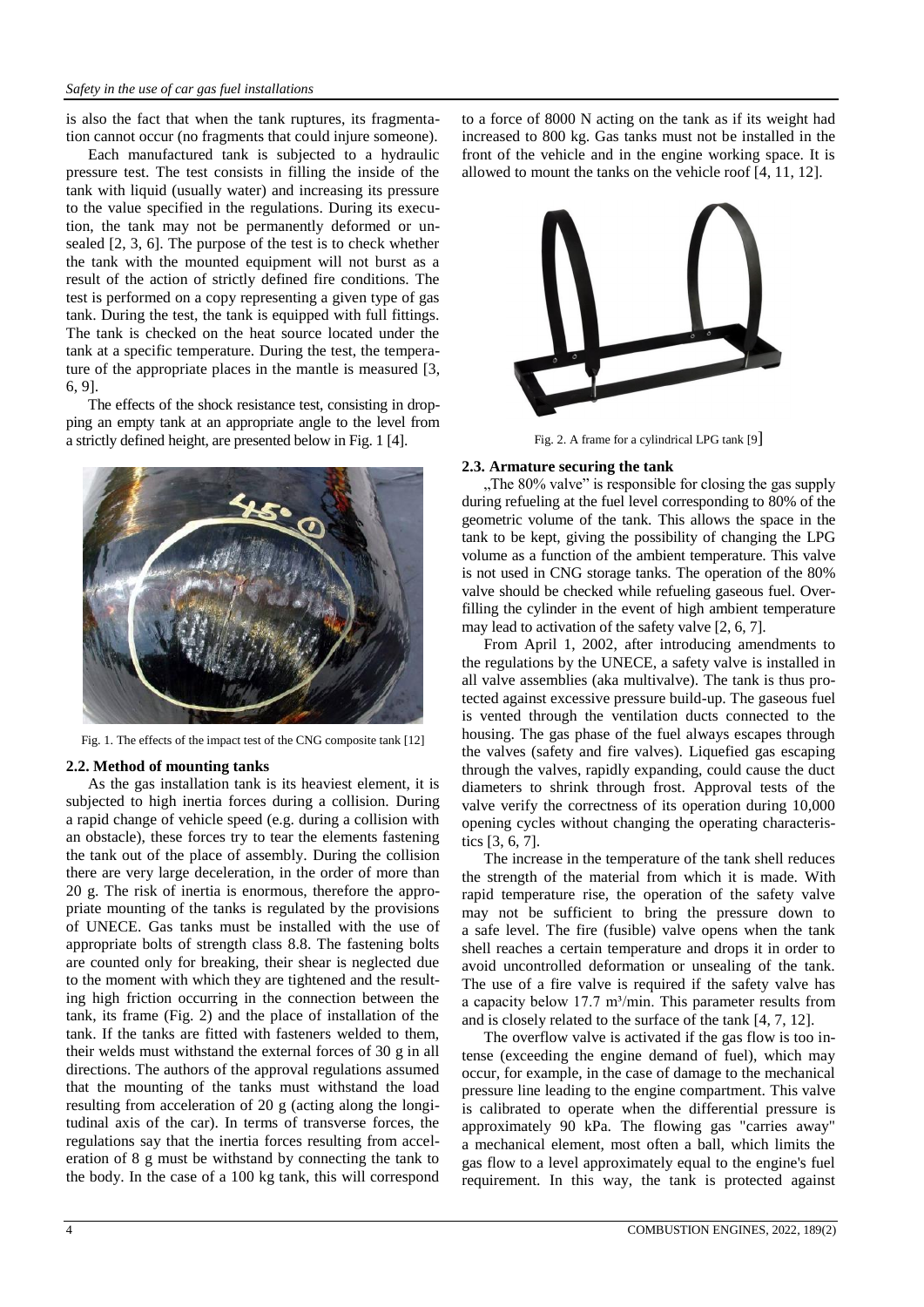a sudden outflow of gas, which poses the risk of its damage and increases the risk of explosion [2].

An indicator placed on the tank (for CNG cylinders, a similar task is performed by a mandatory pressure gauge), cooperating with a float inside the cylinder. Its indications are "approximate" and are very important in emergency situations for emergency services to assess the amount of fuel in the tank. Installed in accordance with the guidelines, the tank must be placed in such a way that its filling level can be easily read [2, 6, 7].

The operation of the working solenoid valve is determined by the operation of the engine. It closes when the engine RPM signal disappears. The necessity to use it results from the protection of gas flow in emergency situations, for example during a collision/road accident, when the engine is stopped without the will of the vehicle driver [2, 6, 7].

The gas supply from the tank to the engine compartment, when it is required to unseal the high pressure system (during service works), is closed on the cylinder with a manual valve.

The gas flow towards the gas tank only when refueling is provided by a non-return valve (Fig. 3). Its construction uses a steel ball supported by a spring. These elements are located in the refueling channel. The pressure from the fuel dispenser moves the ball away from the valve seat and deflects the support spring. After the pressure drops from the distributor side, the ball is pressed against the seat. This way, the tank is protected against fuel leakage in the event of damage to the pipe from the refueling valve [2].



Fig. 3. Multivalve check valve [2]: a) spring, b) ball, c) washer, d) rubber sealing ring, e) reduction sleeve, f) rubber sealing ring, g) elbow fitting

The refueling valve is connected to the multivalve by a line that enables the refueling of gaseous fuel into the tank. Its construction also uses a non-return valve which prevents fuel from flowing out after refueling is finished. The LPG and CNG refueling valves are not compatible with each other (Fig. 4) [2].

All fittings of the LPG tank are placed in a gas-tight casing connected with ventilation ducts. When a leak occurs, the gas escapes through this system outside the vehicle, thus minimizing the risk of gas entering the passenger compartment of the vehicle [2, 6].



Fig. 4. Gas refueling valve: a) CNG, b) LPG – various types [11]

# **2.4. Gas pipes**

Rigid metal or plastic pipes (also flexible) are used to connect automotive components of gas installations in which there is liquid gas. Metal pipes should be seamless, steel or copper (Fig. 5) for LPG and only steel for CNG. Steel pipes should be made of stainless steel or with additional anti-corrosion coating. Rigid pipes made of nonmetallic material may be used. The copper wires should be protected with a rubber or plastic cover along their entire length. The internal diameter of the rigid pipe should not exceed 12 mm when used with gaseous fuels, and the wall thickness should be at least 0,8 mm [6, 7].



Fig. 5. Copper pipe for liquid gas fuel [11]

The requirements for flexible hose included in the regulations are very extensive and detailed. In the event of a road collision, when there is a movement of elements in the engine compartment, the priority is to avoid leakage of the gas installation, including its low-pressure part. The rubber gas pipes (Fig. 6) must consist of a smooth-walled inner tube (4) and a reinforced sheath with one or more intermediate layers (no. 1, 2, 3). If the reinforcement is made of anticorrosion materials, the shield (1) is not required [12].



Fig. 6. Flexible fuel gas hose [12]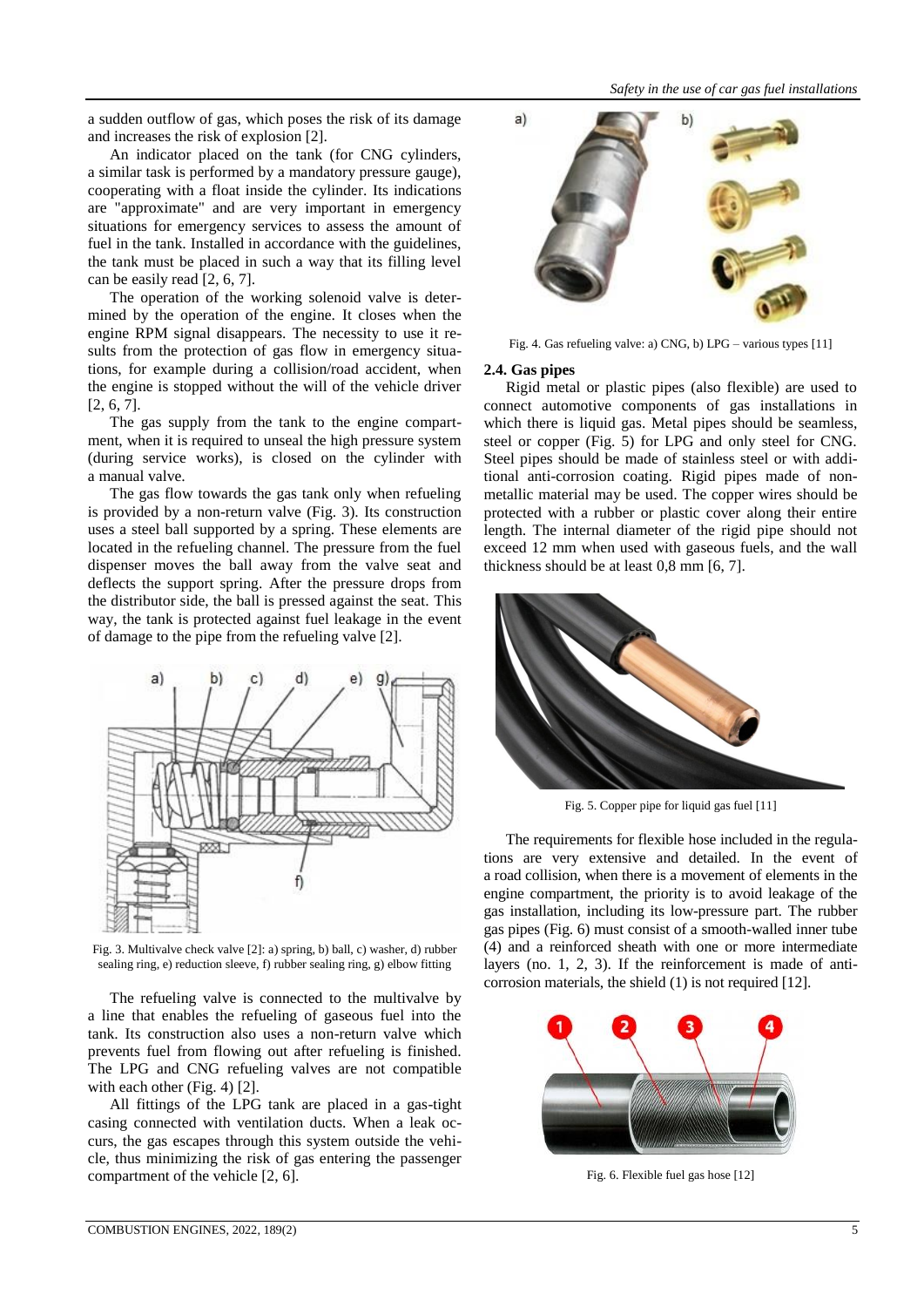The inner tube is in contact with the flowing gas. The material from which it is made must be neutral in terms of the action of hydrocarbons. There is a reinforcement in the gas line to maintain the internal bending section and resistance to internal pressure. Synthetic, metal or textile fibers are used in the reinforcement. The outer layer protects the cable against the conditions in the engine compartment and protects against mechanical damage. The inner tube and the sheath must exhibit tensile strength and must be able to achieve a total elongation of at least 250%, according to ISO 37. During approval, the cables are tested for bending resistance. A length of 3500 mm of wire is considered correct when it can withstand a bend test repeated 3000 times without breaking. After the bend test, the hose must withstand the internal pressure without showing any leakage [1, 6].

The provisions of the UNECE regulations define the requirements for low-pressure rubber hoses, which must withstand a maximum working pressure of 0.45 MPa and the operating range at a temperature of  $-25$  to 125 °C. The inside of the hose is tested for chemical resistance. It is immersed in n-pentane at a temperature of 23ºC (according to ISO 1817) for 3 days. The change in the volume of the hose sample must not exceed 20%, the change in tensile strength  $-25\%$ , and the change in total elongation  $-30\%$ . Then, after the cable has been stored in air at 40ºC for 2 days, its weight is checked. The value, in comparison with the initial weight, cannot decrease by more than 5% [4, 11, 12, 18]. The cable sheath (external part) is tested for resistance to n-hexane, in which the sample is kept at 23ºC for 3 days. For sheaths, a greater tolerance of changes in mechanical parameters is allowed than for the internal part of the conduit: the maximum change in volume by 30%, the maximum change in tensile strength by 35%, and the maximum change in the total elongation by 35% [2, 3, 9]. The tightness test in accordance with the method described in ISO 4080 standard consists in connecting a 1000 mm long hose to a tank with liquid propane at a temperature of 23  $\pm 2^{\circ}$ C. The gas loss in the line is monitored for 2 days. A loss greater than 95 cm<sup>3</sup> is not allowed  $[1, 9]$ . Cables used in gas supply systems are also tested for fire resistance according to DIN 51622, DIN 12642 standards. It is required to maintain the ability to self-extinguish, and during their combustion they should not emit harmful substances [1, 9]. Gas pipes according to ISO 1431/1 must pass the ozone shield resistance test. Samples stretched to 20% elongation are exposed to air with ozone content of 50 ppm and temperature of 40°C for 5 full days. The samples should not show any cracks [2, 4, 6, 12].

The differences between the CNG and LPG lines appear in the context of the lines leading from the tank to the engine compartment. They result from the pressures at which propane-butane and CNG are stored. CNG requires stiff and more durable steel pipes (Fig. 7). The gas moving from the CNG cylinder to the engine still has a pressure several times greater than that of LPG, and any unsealing would be much more violent. Therefore, resistance to external factors as well as internal forces is important.



Fig. 7. High pressure CNG steel pipe

# **3. Installation assembly**

#### **3.1. Arrangement of system components in the vehicle**

The provisions in the UNECE regulations, according to which gas supply systems are approved, regulate the position of the system components. In Polish law, annex 9 to the Polish ordinance of the Minister of Infrastructure on "technical conditions of vehicles and the scope of their necessary equipment" regulates the issues related to the installation of gas supply components, the operation of the vehicle with gas supply and its impact on the base fuel supply. The elements of the gas supply system should be arranged in a way that does not hinder the servicing of other car parts. The provisions of the annex concern the protection of gas system components (mechanical damage, corrosion), securing tanks against damage by cargo and that the installation should function properly and safely [2, 12].

In order to maintain the safe operation of the installation, the pipes should be arranged in a way that facilitates their inspection, so that they do not rub against the elements of the vehicle and at a distance of not less than 100 mm from the exhaust system, when a thermal screen is not used. Additionally, the cables must not run in the vicinity of the vehicle lifting points and their fixing must exclude the susceptibility of the cables to vibrations [2].

Gas pipes must not be welded, soldered or joined with snap joints. Standard self-clamping sockets are required to connect the wires, and the number of connectors should be kept to a minimum [2, 12].

Metal pipes connecting elements of the installation structure, which may be subject to a force displacing them during operation, should be shaped into loops with a radius of curvature adapted to the pipe diameter (due to the possibility of breaking) (Fig. 8) [2, 8].



Fig. 8. The method of connecting the evaporator with a rigid copper LPG pipe

The cylindrical tanks can be mounted transversely or longitudinally with respect to the car axis (Fig. 9). The assembly rules apply to all LPG and CNG tanks installed in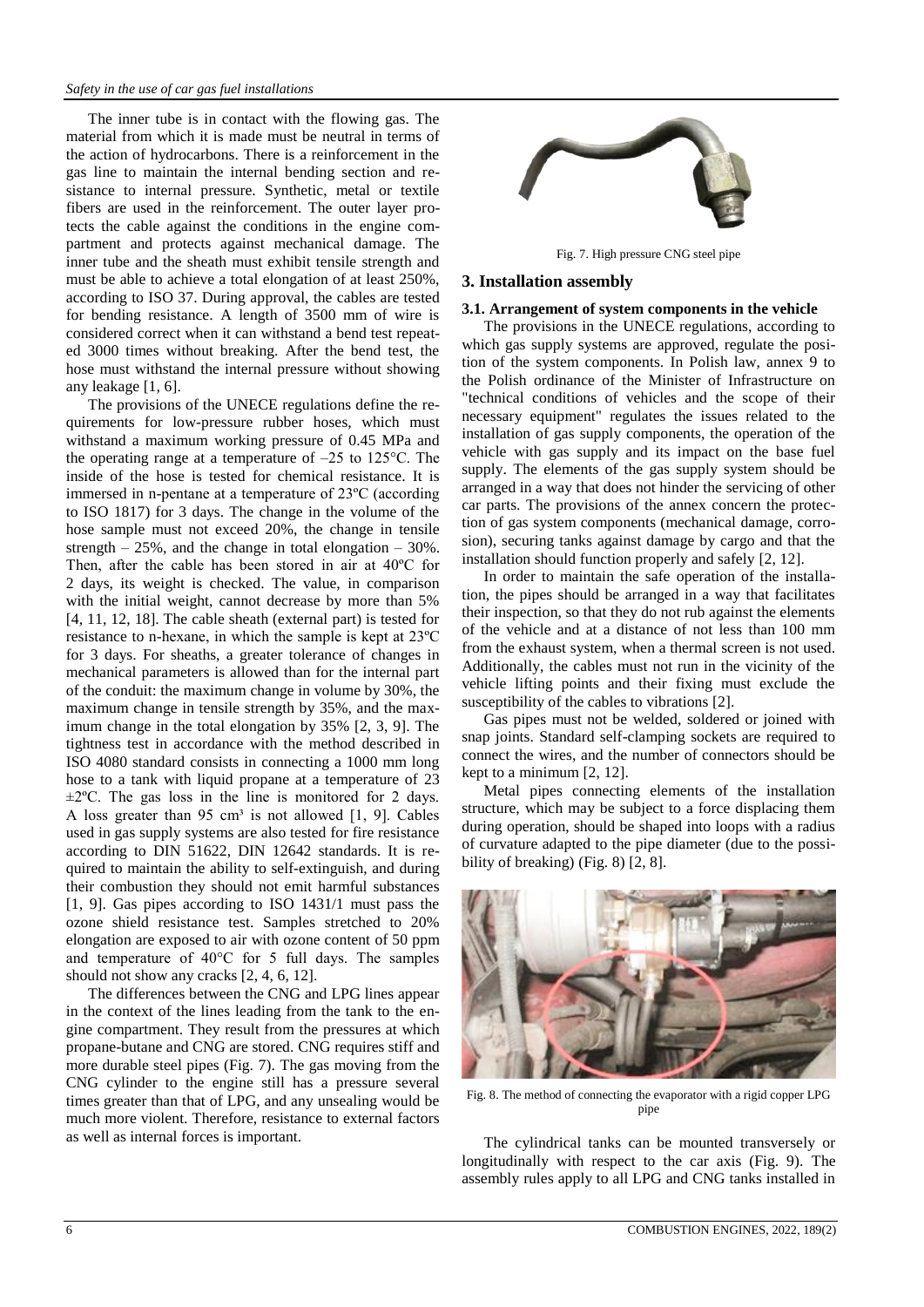cars. Gas fuel tanks cannot be installed in the front of the car or in the engine compartment. They should be installed in such a way that the effects of collisions (mainly at the front and rear of the vehicle) are minimized [2, 8].

There should be no sharp or stiff elements in the vicinity of the installed gas tanks. If the tank is installed under the chassis, its distance from the engine exhaust system (without a heat shield) must not be less than 100 mm. The ground clearance under the tank must not be less than 200 mm.

The guidelines for the installation of gas system components in the engine compartment regulate the minimum distance of the reducer from the exhaust system to 100 mm. The reducer should be installed in a place that is not exposed to temperature fluctuations (drops) while driving. In the vicinity of the reducer, in an easily accessible place, a gas solenoid valve is installed with the coil upwards. The requirement is to install the reducer in such a way that the car's movement does not affect its operation. The controller should be isolated from moisture and mounted away from strong heat sources such as the exhaust manifold or turbocharger. The installation of the gas controller and the wiring harness of the power supply system should be separated from the elements of the ignition system, as this may lead to interference [2, 2]



Fig. 9. Method of mounting CNG tanks: a) composite-aluminum ones on the frame of a truck; b) composite on the roof of a city bus [12]

# **3.2. Homologation of the method of assembly of the installation**

In accordance with Polish law and the provisions of the Regulation of the Polish Minister of Infrastructure of December 24, 2003 on "the approval of the method of assembly of an installation adapting a given type of vehicle to be fed with gaseous fuel", installation services of this type of power supply may be performed by a company with a certificate of approval of the method of installation of gas supply systems it as part of the workshop dealer network.

The method of fuel system assembly adapting a given type of vehicle to gas supply, which is to be performed on the territory of the Republic of Poland, should meet certain technical requirements, the fulfillment of which is confirmed in the approval procedure of the installation method adapting a given type of vehicle to gas supply. The entity performing the installation of an installation adapting a given type of vehicle to run on gas may apply for the issue or amendment of a certificate of approval for the method of mounting an installation adapting a given type of vehicle to gas supply. The document is issued by the Polish Transport Technical Inspection Director by way of an administrative decision. The list of companies with approval and cooperating workshops is kept by the Polish Motor Transport Institute [2, 8].

# **4. Gas installation during a road accident**

The discussed construction and legal requirements minimize the negative effects of a road accident in the context of equipping the car with a gas installation. The safety of passengers is ensured by both the functionality of the control electronics and the components made in terms of the materials used. The gas tanks are constructed in a way that ensures their safety in the event of a collision. Figure 10 shows the effects of a rearward collision with an LPGpowered vehicle. Additionally, according to the law, after each collision of a vehicle, they must undergo the legalization process again [2].



Fig. 10. The rear of a vehicle with a toroidal LPG tank after collision [12]

Connectors, nozzles and couplings are made of nonsparking materials (brass), so rubbing is not able to ignite any fuel vapors [11].

The gas ECU response time to switching off the gas installation is 0.3 seconds. The control electronics of the gas systems are designed in such a way that in the event of a sudden pressure drop in the system (e.g. after the fuel supply line to the reducer is broken), the system is immediately turned off and the engine is switched to the base fuel mode. Too low pressure in the system, determined on the basis of data from the gas pressure sensor, which is part of every modern gas installation, causes the gas supply to be disconnected. Therefore, the risk of leakage of the gas system in the engine compartment, and consequently the risk of gas leakage and ignition, is minimal. If, as a result of an accident, the gas flow from the tank to the engine compartment is disturbed (the fuel line is bent or broken), restarting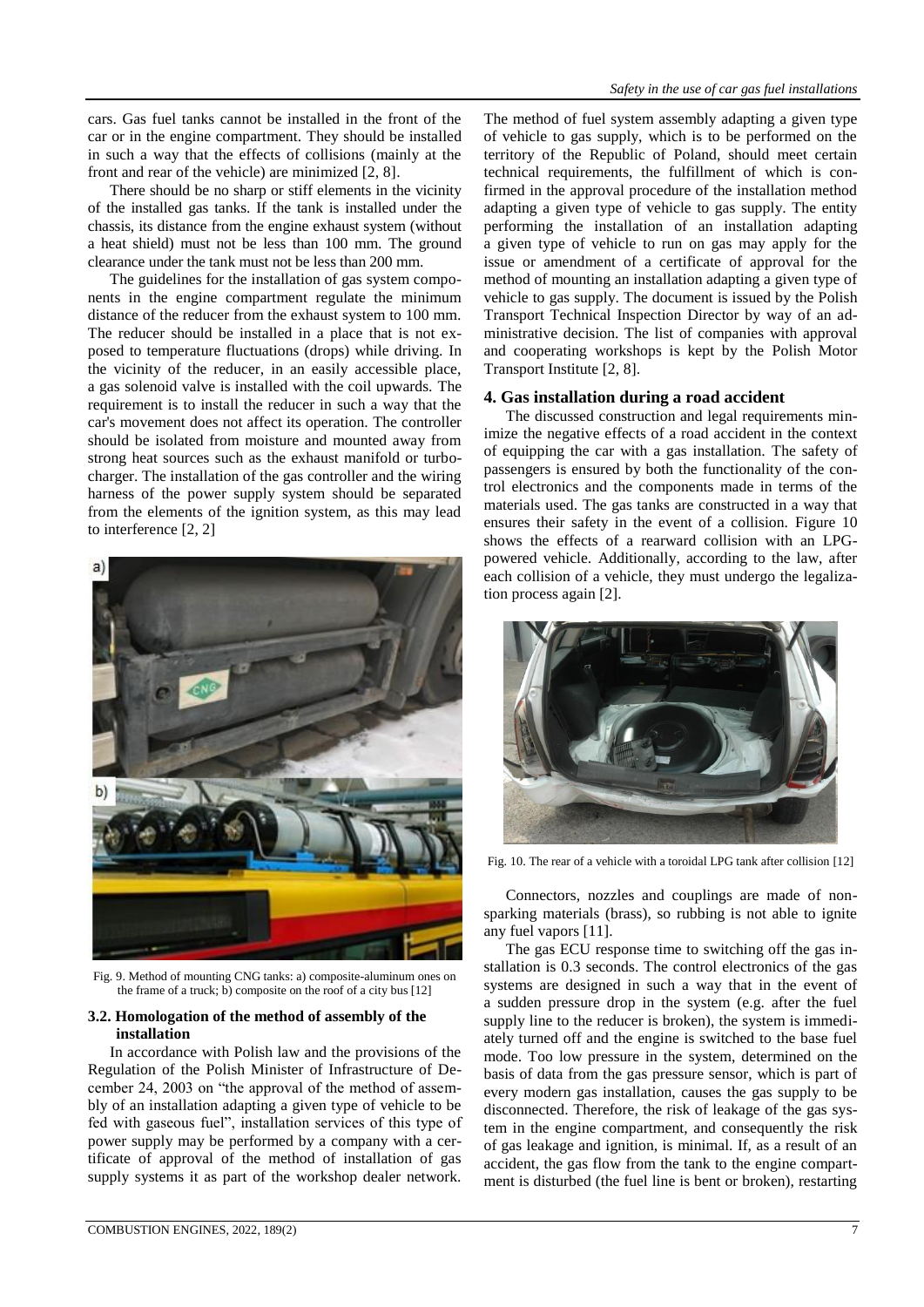the engine in gas mode will be impossible. Additionally, a solenoid valve in the engine compartment cuts off the flow of gaseous fuel when the engine (for whatever reason) is not running. The same mechanism occurs also when the fuel in the tank is exhausted – when the gas pressure drops (it stops flowing), the controller perceives it as a signal to turn off the system. Turning off the gas supply system also closes the solenoid valve on the tank, so the only gas that can leak from the vehicle is the one in the lines [4, 7, 12].

In the context of CNG, it is also worth noting its physicochemical property in the form of low density under normal conditions (the density of natural gas is lower than that of air), thanks to which all leakages caused by the collision are released into the atmosphere, where they are quickly spread in the air without reaching the lower flammability limit. This further improves safety in the event of a collision.

Thanks to the security of the gas systems, damage to the gas supply system does not adversely affect the safety of the vehicle's operation.

# **5. Danger during a fire in a car with a gas fuel system**

The fire test of an LPG fueled vehicle [13] carried out at the Polish Military Institute of Armament Technology in Zielonka (Poland) simulated a situation where, as a result of unsealing the gasoline tank and spilling fuel, it may ignite, which is tantamount to a car fire. The fire started at the rear of the vehicle due to the location of the gasoline tank. The gas tank was also installed in the rear part. During the fire test, there were about 25 liters of fuel in the gas tank, which accounted for 73% of its geometric capacity [11]. The fire was initiated with the use of gasoline in a container placed under the vehicle. The fire engulfed the entire rear of the car. After 5 minutes and 44 seconds, the gas tank fittings were activated. The cyclical operation of the safety valve lasted up to 9 minutes of the fire. The frequency of its operation (opening and closing) was initially increasing, and then the period began to lengthen to approx. 9 seconds, while the acoustic effect decreased. After the last closing of the safety valve in 9 minutes, the fire valve opened, as evidenced by the constant stoking of the flames and the characteristic, gradually decreasing in intensity, hiss of flowing gas, which ended 11 minutes and 30 seconds after the initiation of the test [3, 13].

The test showed that the LPG tank in a car poses no greater threat than a gasoline or diesel tank, and in some respects it is superior to them because it is a high-strength component. Gas tanks are more durable than conventional fuel tanks, which are most often made of plastic. The possibility of mechanical damage to the gas tank in the event of a fire is minimal. In the extremely unfavorable case of deformation of the tank shell, it is flexible enough (required by the production technology used) that it does not become unsealed. The high durability of the tank results from its operating conditions. Nominal pressure for LPG, depending on the degree of filling and the ambient temperature, ranges from 0.6 to 1.7 MPa. During the test, the pressure in the tank reached a value that allowed the safety valve to be opened (in LPG tanks  $-2.7$  MPa). The pressure increase takes place at a very high temperature, which at the same

time weakens the material of the tank shell and its fittings. However, even such extremely unfavorable conditions did not cause the tank to become unsealed during the test. Releasing excess gas through the safety valve eliminated the increase in internal pressure in the tank. The fire gas escaping through the safety valves and the fire was removed through the vent under the car, which minimized stoking the flame [12, 13].

### **6. Legal restrictions on a gas-powered vehicle**

Signs visible on public roads in Europe prohibiting the entry or parking of vehicles equipped with a gas installation (Fig. 11) are not included in the state's road traffic codes or in EU regulations. Therefore, the regulations do not regulate the liability for breaking it by the driver, there is no legal basis for issuing a fine for non-compliance with this and similar signs.



Fig. 11. A sign prohibiting entry for a vehicle powered by LPG

In Polish law, the document regulating the underground parking of a vehicle equipped with gas is the regulation of the Polish Minister of Infrastructure on the ventilation of parking lots. In those where cars powered by LPG and underground gas are parked, mechanical ventilation must be used, controlled by detectors of the unacceptable level of propane-butane gas concentration (Ministry of Infrastructure Regulation of 12 April 2002 on technical conditions that should be met by buildings and their location and its amendment of March 12, 2009). The LPG entry ban sign is not a grassroots initiative by the owners of underground garages. They are obliged to do so by § 4 ust. 2 pkt. 5 of the Regulation of the Polish Minister of Interior and Administration of 7.6.2010 on fire protection of buildings, other construction facilities and areas, which says that: *"owners, managers or users of buildings, storage yards and shelters, with the exception of single-family residential buildings: place, at the entrances to closed garages with the floor below the ground level, legible information on whether or not cars powered by LPG, propane-butane, referred to in technical and construction regulations, are allowed or not to park in these garages*" The above-mentioned regulations refer to the information obligation and ventilation. The ban on entry may therefore only result from the regulations of the car park established by its owner.

Due to the lower density of natural gas than air, entry bans do not apply to vehicles powered by this type of gas fuel. CNG does not pose a fire hazard as it lies low next to the floor and in sewers.

#### **7. Conclusion**

Both legal, legalization and technical aspects guarantee the trouble-free and safe use of gaseous fuel in motor vehi